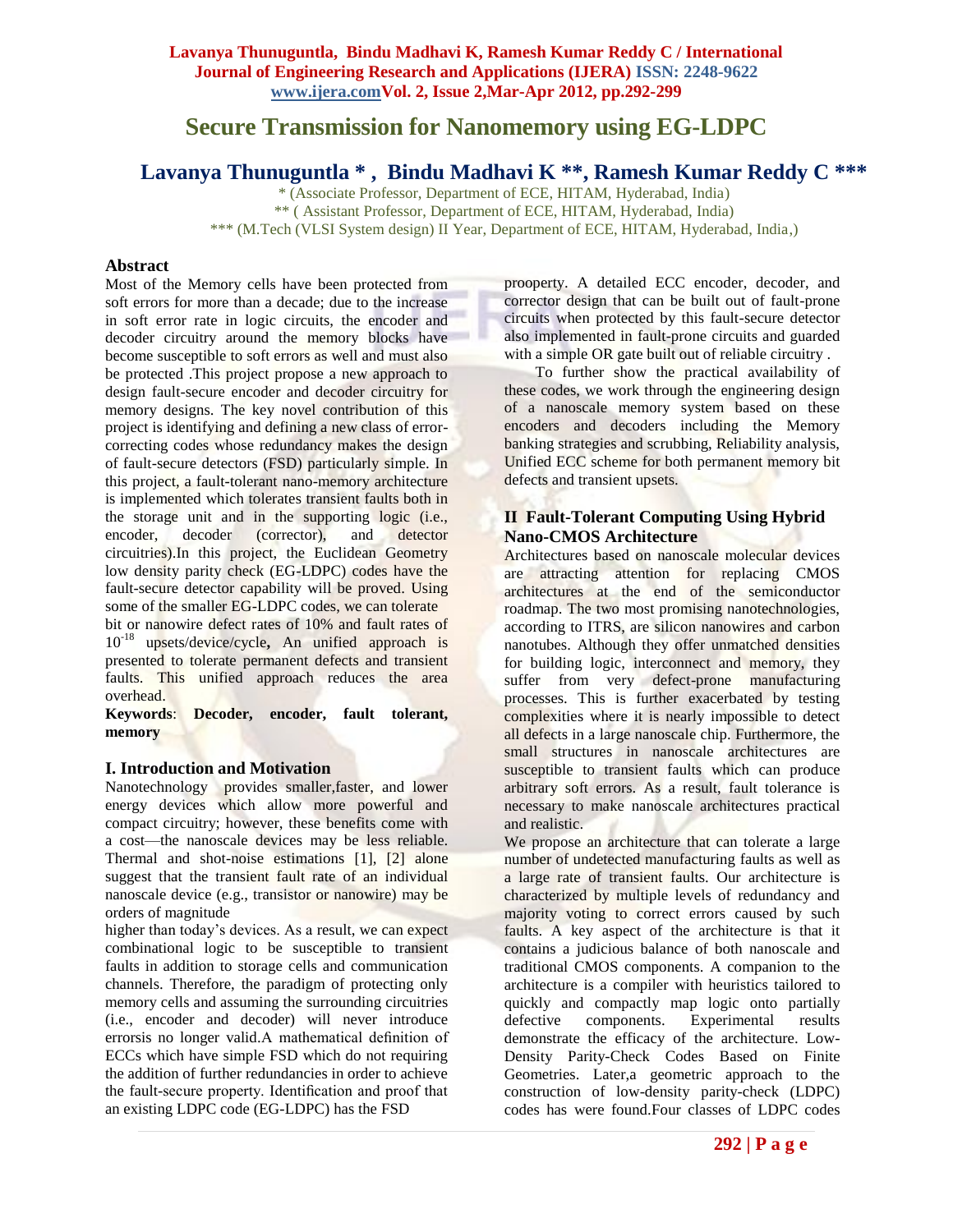are constructed based on the lines and points of Euclidean and projective geometries over finite fields. Codes of these four classes have good minimum distances and their Tanner graphs have girth 6. Finitegeometry LDPC codes can be decoded in various ways, ranging from low to high decoding complexity and from reasonably good to very good performance. They perform very well with iterative decoding. Furthermore, they can be put in either cyclic or quasicyclic form. Consequently, their encoding can be achieved in linear time and implemented with simple feedback shift registers.

#### **III Coding Scheme:**

The technique introduced in this work exploits the existing structure of the ECC to guarantee the fault-secure property of the detector unit without adding redundant computations. We start with ECC definition for our fault-secure detector capable codes. its parity-check matrix and generator matrix are the cyclic shifts of their first rows. The checking or detecting operation is the following vector-matrix multiplication.

 $S = C \times HT$ 

Where, H is an  $(n-k) \times n$  Parity-Check matrix.  $(n-k)$ bit vector S is called syndrome vector.

A syndrome vector is zero if C is a valid codeword and non-zero if C is an erroneous codeword. **3.1 Creating a parity check matrix:**

The parity check matrix for a given code can be derived from its generator matrix and (vice-versa). If the generator matrix for an  $[n, k]$ -code is in standard form

 $G = [I_k | P]$ 

Then the parity check matrix is given by  $H = [-P^T | I_{n-k}]$ 

Where  $\dot{\mathbf{T}}$  is a (n-k) identity matrix.

‗P' is a k x (n-k) matrix that generates parity bits.Because,  $GH^T = P - P = 0$ .

Like the general parity-prediction technique [4] concurrently generates (predicts) the parity-bits of the encoder

outputs (encoded bits) from the encoder inputs (information bits). For any valid codeword *x*,  $H_x = 0$ . For any invalid codeword, the syndrome vector *S*  satisfies. The rows of a parity check matrix are parity checks on the code words of a code. That is, they show how linear combinations of certain digits of each codeword equal zero.

## **3.2 ECC with Fault Secure Detector:**

In this proposed system the encoder is protected with parity-prediction and parity checker. The decoder is protected by adding a code checker (detector) block. If the code checker detects a noncodeword, then the error in the decoder is detected. Here we propose a multiple-error fault tolerant decoder and encoder that are general enough for any decoder and encoder implementation and for any kind of ECC that satisfies the restricted ECC definition. The restricted ECC definition which guarantees a fault-secure detector capable ECC is as follows:

Let C be an ECC with minimum distance d. C is FSD-ECC if it can detect any combination of overall  $(d - 1)$  or fewer errors in the received codeword and in the detector circuitry.

# **3.3 LDPC codes:**

LDPC codes have several advantages, which have made them popular in many communication applications like low density of the encoding matrix,Easy iterative decoding, generating large code words that can approach Shannon's limit of coding.

An LDPC code is defined as the null space of a parity check matrix H that has the following properties like 1. Each row has  $\rho$  number of 1's and each column has  $\gamma$  number of 1's, the number of 1's that are common between any two columns  $(\lambda)$  is no greater than 1, i.e.,  $\lambda = 0$  or 1 and both  $\rho$  and  $\gamma$  are small compared to the length of the code and the number of rows in H.

As both  $\rho$  and  $\gamma$  are very small compared to the code length and the number of rows in the matrix H, H has a low density of 1's. Hence H is said to be a low density parity check matrix and the code defined by H is said to be a low-density parity check code. The density of H (r) is defined to be the ratio of the total number of 1's in H to the total number of entries in H in this case  $r = \rho/n = \gamma/J$ , where J is the number of rows in H. This kind of LDPC code is said to be a (γ, ρ)-regular LDPC code. If the weights of all the columns or rows in H are not the same, then it is called an irregular LDPC code.

## **3.4 Euclidean Geometry LDPC Codes:**

 Let EG be a Euclidean Geometry with n points and j lines. EG is a finite geometry that is shown to have the following fundamental structural properties:

1) every line consists of points;

2) any two points are connected by exactly one line;

3) every point is intersected by lines;

4) two lines intersect in exactly one point or they are parallel;

i.e., they do not intersect.

Let **H** be a **j x n** binary matrix, whose rows and columns corresponds to lines and points in an Euclidean geometry respectively, where  $h_{ii} = 1$  if and only if the  $i^{\text{th}}$  line of EG contains the  $j^{\text{th}}$  point of EG, and  $\mathbf{h}_{ii} = 0$  otherwise.

A row in **H** displays the lines that intersect at a specific point in **EG** and has weight **ρ** . A column in **H** displays the lines that intersect at a specific point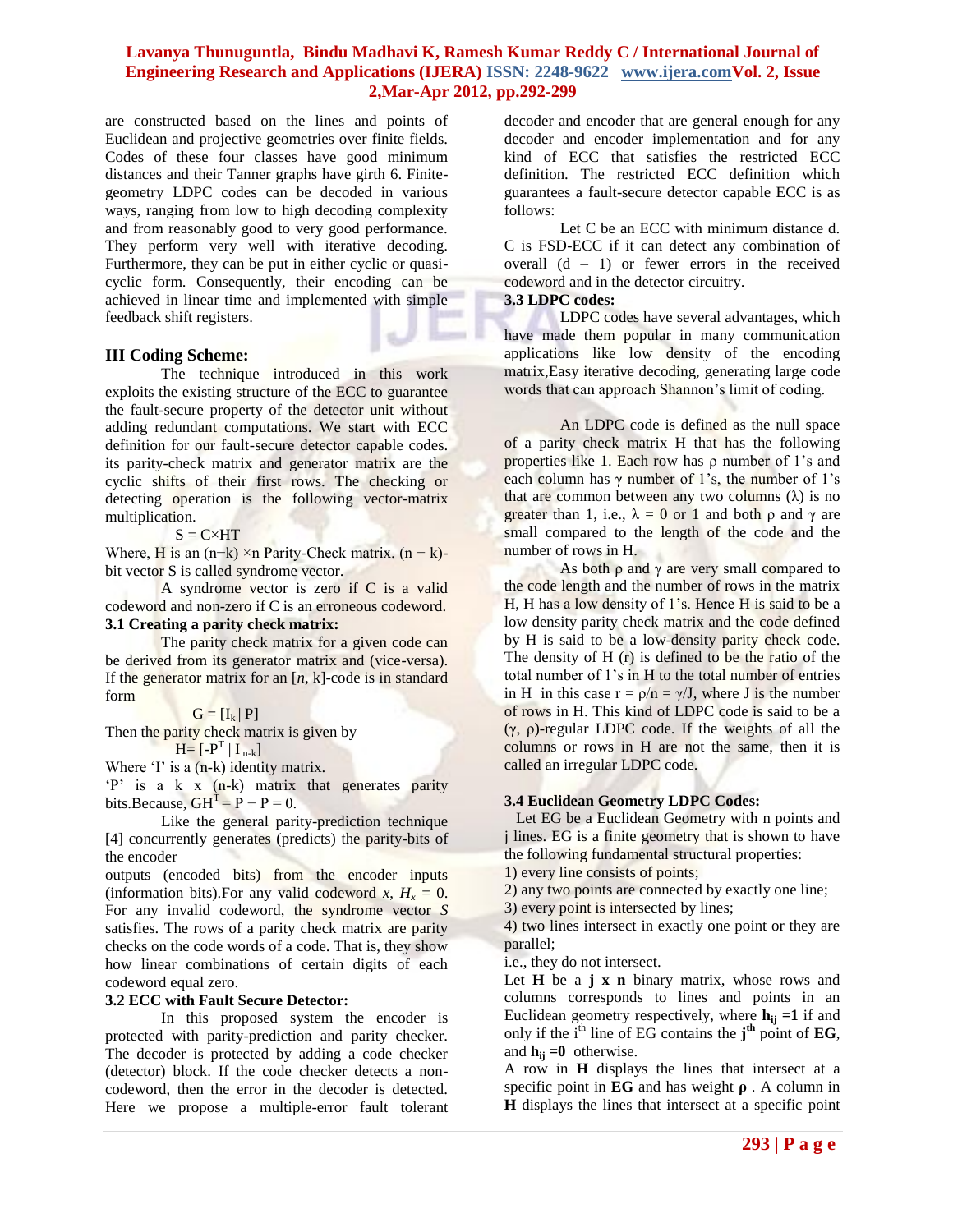in **EG** and has a specific weight **γ** . The rows of **H** are called the incidence vectors of the lines in **EG** and the columns of **H** are called the intersecting vectors of the points in **EG**. Therefore, **H** is the incidence matrix of the lines in **EG** over the points in **EG**. It is shown in **[3]** that **H** is a LDPC matrix, and therefore the code is an LDPC code.

Aspecial subclass of **EG-LDPC** codes, type-I 2-D EG-LDPC,is considered here. It is shown in **[3]** that type-I 2-D EG-LDPC have the following parameters for any positive integer  $t > 2$ :

- Information bits,  $k=2^{2t}-3^t$
- Length,  $n = 2^{2t} 1$
- Minimum distance, d min  $=2^{t}+1$
- Dimensions of the parity-check matrix, n x n
- Row weight of the parity-check matrix,  $p = 2<sup>t</sup>$
- Column weight of the parity-check matrix,  $y = 2^t$

Data bits stay in memory for a number of cycles and, during this period, each memory bit can be upset by a transient fault with certain probability. Therefore, transient errors accumulate in the memory words over time. In order to avoid accumulation of too many errors in any memory word that surpasses the code correction capability, the system must perform memory *scrubbing*.

Memory scrubbing is the process of periodically reading memory words from the memory, correcting any potential errors, and writing them back into the memory (e.g., [22]). This feature is shown in the revised system overview in Fig. 10. To perform the periodic scrubbing operation, the normal memory access operation is stopped and the memory performs the scrub operation.

 The information bits are fed into the encoder to encode the information vector, and the fault secure detector of the encoder verifies the validity of the encoded vector. If the detector detects any error, the encoding operation must be redone to generate the correct codeword. The codeword is then stored in the memory. During memory access operation, the stored codeword's will be accessed from the memory unit. Codeword's are susceptible to transient faults while they are stored in the memory; therefore a corrector unit is designed to correct potential errors in the retrieved codeword's.

In our design all the memory words pass through the corrector and any potential error in the memory words will be corrected. Similar to the encoder unit, a fault-secure detector monitors the operation of the corrector unit. All the units shown in figure are implemented in fault-prone, nanoscale circuitry; the only component which must be implemented in reliable circuitry are two OR gates





that accumulate the syndrome bits for the detectors. Data bits stay in memory for a number of cycles and, during this period, each memory bit can be upset by a transient fault with certain probability. Therefore, transient errors accumulate in the memory words over time.

#### **3.5 Encoder**

The encoder structure of a systematic code calculates the parity function of each parity bit based on the information bits. Each parity function is a xor gate similar to the detector. Therefore the encoder circuitry consists of  $(n - k)$  xor gates. An n -bit codeword c, which encodes a k-bit information vector i is generated by multiplying the k-bit information

vector with a kxn bit generator matrix G; i.e., c=i.G. EG-LDPC codes are not systematic and the information bits must be decoded from the encoded vector, which is not desirable for our fault-tolerant approach due to the further complication and delay that it adds to the operation. However, these codes are cyclic codes. We convert the cyclic generator matrices to systematic generator matrices for all the EG-LDPC codes under consideration.

The code under consideration is a (15, 7, 5) EG-LDPC code. We used this code as an example to concretely illustrate the concept of the fault secure encoder, decoder, and checker; and the implementation of these units. We used the procedure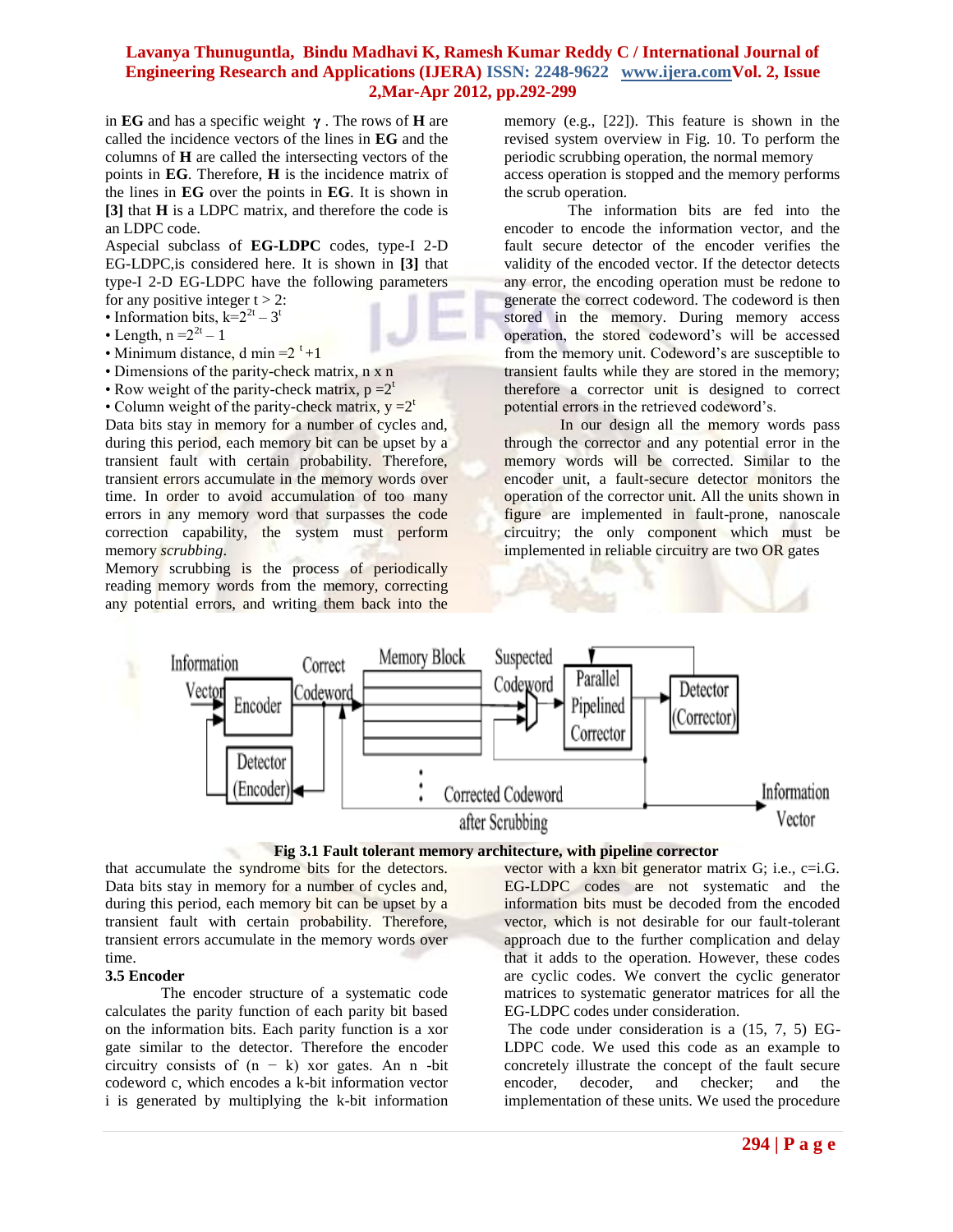presented in [3] and [5] to convert the cyclic generator matrices to systematic generator matrices for all the EG-LDPC codes under consideration. The (15, 7, 5) EG-LDPC code has the generator polynomial

$$
1 + x^4 + x^6 + x^7 + x^8 \dots (1)
$$

This generator polynomial will result in the generator matrix, shown in Figure 4.2(a) below. We perform linear row operations to make this cyclic nonsystematic generator matrix into systematic form. We perform the following operations:

 $i_0=i_0+i_4+i_6$  .... (2)  $i_1 = i_1 + i_5$  (3)  $i_2=i_2+i_6$  …. (4)

This systematic form is presented in Figure 3.2. This is the correct representation of this systematic format.Based on this new generator matrix encoder shown in Figure 3.3

#### Co C<sub>1</sub> C<sub>2</sub> C<sub>3</sub> C<sub>4</sub> C<sub>5</sub> C<sub>6</sub> C<sub>7</sub> C<sub>8</sub> C<sub>9</sub> C<sub>10</sub> C<sub>11</sub> C<sub>12</sub> C<sub>13</sub> C<sub>14</sub>

|                                              |  |  |  |  |  |  | $\begin{bmatrix} 1 & 0 & 0 & 0 & 1 & 0 & 1 & 1 & 1 & 0 & 0 & 0 & 0 & 0 \\ 1_1 & 0 & 1 & 0 & 0 & 0 & 1 & 0 & 1 & 1 & 1 & 0 & 0 & 0 & 0 \\ 0 & 0 & 0 & 0 & 0 & 0 & 0 & 1 & 0 & 1 & 1 & 0 & 0 & 0 & 0 \\ 0 & 0 & 0 & 0 & 0 & 0 & 0 & 0 & 0 & 0 & 0 & 0 \\ 0 & 0 & 0 & 0 & 0 & 0 & 0 & 0 & 0 & 0 & 0 & 0 \\ 0 & 0 & 0$ |
|----------------------------------------------|--|--|--|--|--|--|--------------------------------------------------------------------------------------------------------------------------------------------------------------------------------------------------------------------------------------------------------------------------------------------------------------------|
|                                              |  |  |  |  |  |  |                                                                                                                                                                                                                                                                                                                    |
|                                              |  |  |  |  |  |  | $i_2$ 0 0 1 0 0 0 1 0 1 1 1 0 0 0 0                                                                                                                                                                                                                                                                                |
| $i_3$ 0 0 0 1 0 0 0 1 0 1 1 1 0 0 0          |  |  |  |  |  |  |                                                                                                                                                                                                                                                                                                                    |
| i <sub>4</sub> 0 0 0 0 1 0 0 0 1 0 1 1 1 0 0 |  |  |  |  |  |  |                                                                                                                                                                                                                                                                                                                    |
| $i_5$ 0 0 0 0 0 1 0 0 0 1 0 1 1 1 0          |  |  |  |  |  |  |                                                                                                                                                                                                                                                                                                                    |
| $i_6$ 0 0 0 0 0 0 1 0 0 0 1 0 1 1 1          |  |  |  |  |  |  |                                                                                                                                                                                                                                                                                                                    |
|                                              |  |  |  |  |  |  |                                                                                                                                                                                                                                                                                                                    |

**Fig 3.2 The generator matrix of (15, 7, 5) EG-LDPC code in cyclic format**

|  |  |  |  |  |  | Co C <sub>1</sub> C <sub>2</sub> C <sub>3</sub> C <sub>4</sub> C <sub>5</sub> C <sub>6</sub> C <sub>7</sub> C <sub>8</sub> C <sub>9</sub> C <sub>10</sub> C <sub>11</sub> C <sub>12</sub> C <sub>13</sub> C <sub>14</sub> |                                                                                                                                                                                                                                                                                                                           |  |
|--|--|--|--|--|--|---------------------------------------------------------------------------------------------------------------------------------------------------------------------------------------------------------------------------|---------------------------------------------------------------------------------------------------------------------------------------------------------------------------------------------------------------------------------------------------------------------------------------------------------------------------|--|
|  |  |  |  |  |  |                                                                                                                                                                                                                           | $\begin{array}{cccccccccccc} i_0 & 1 & 0 & 0 & 0 & 0 & 0 & 0 & 1 & 0 & 0 & 0 & 1 & 0 & 1 & 1\\ i_1 & 0 & 1 & 0 & 0 & 0 & 0 & 0 & 1 & 1 & 0 & 0 & 1 & 1 & 1 & 0\\ i_2 & 0 & 0 & 1 & 0 & 0 & 0 & 0 & 0 & 1 & 1 & 0 & 0 & 1 & 1 & 1\\ i_3 & 0 & 0 & 0 & 1 & 0 & 0 & 0 & 1 & 0 & 1 & 1 & 1 & 0 & 0\\ i_4 & 0 & 0 & 0 & 0 & 0$ |  |
|  |  |  |  |  |  |                                                                                                                                                                                                                           |                                                                                                                                                                                                                                                                                                                           |  |
|  |  |  |  |  |  |                                                                                                                                                                                                                           |                                                                                                                                                                                                                                                                                                                           |  |
|  |  |  |  |  |  |                                                                                                                                                                                                                           |                                                                                                                                                                                                                                                                                                                           |  |
|  |  |  |  |  |  |                                                                                                                                                                                                                           |                                                                                                                                                                                                                                                                                                                           |  |
|  |  |  |  |  |  |                                                                                                                                                                                                                           |                                                                                                                                                                                                                                                                                                                           |  |
|  |  |  |  |  |  |                                                                                                                                                                                                                           |                                                                                                                                                                                                                                                                                                                           |  |

 **Fig 3.3 The generator matrix of (15, 7, 5) EG-LDPC codes in systematic format**



#### **Fig 3. 4 Systematic encoder circuit of (15, 7, 5) EG-LDPC codes 3.6 Fault Secure Detector**

The core of the detector operation is to generate the syndrome vector, which is basically implementing the following vector-matrix multiplication on the received encoded vector c and parity-check matrix H:  $s = c \times H^T$ , and therefore each

bit of the syndrome vector is the product of the following vector-vector multiply:  $si = c \cdot hi^{\wedge} T$ , where hi<sup> $\wedge$ </sup>T is the transposed of the ith row of the parity-check matrix. The above product is a linear binary sum over digits of c where the corresponding digit in hi is 1. This binary sum is implemented with a xor gate. Since the row weight of the parity-check matrix is p, to generate one digit of the syndrome vector we need a p-input xor gate, or (p− 1) 2-input xor gates in a tree structure. For the whole detector, it takes  $n(p − 1)2$ -input xor gates. An error is detected if any of the syndrome bits has a nonzero value.



 **Fig 3.5**: **Fault-secure detector for (15, 7, 5) EG-LDPC code**

The final error detection signal is implemented by an OR function of all the syndrome bits. The output of this n-input or gate is the error detector signal. In order to avoid a single point of failure, we must implement the OR gate in a reliable substrate i.e., we use a litho graphic scale wired-or. This n-input wired-or is much smaller than implementing the entire n  $(p - 1)$  2-input XOR at the lithographic scale.

## **IV Memory**

A method for operating a memory cell array, the method comprising assigning word lines of a memory cell array as addresses for writing sets of data thereto from a cache memory, and scrambling addresses of the sets of data by writing a first chunk of the particular set of data from the cache memory to a first word line of the array, and writing a second chunk of the particular set of data from the cache memory to a second word line of the array, the first chunk comprising a first subset of the particular set of data and the second chunk comprising a second subset of the particular set of data.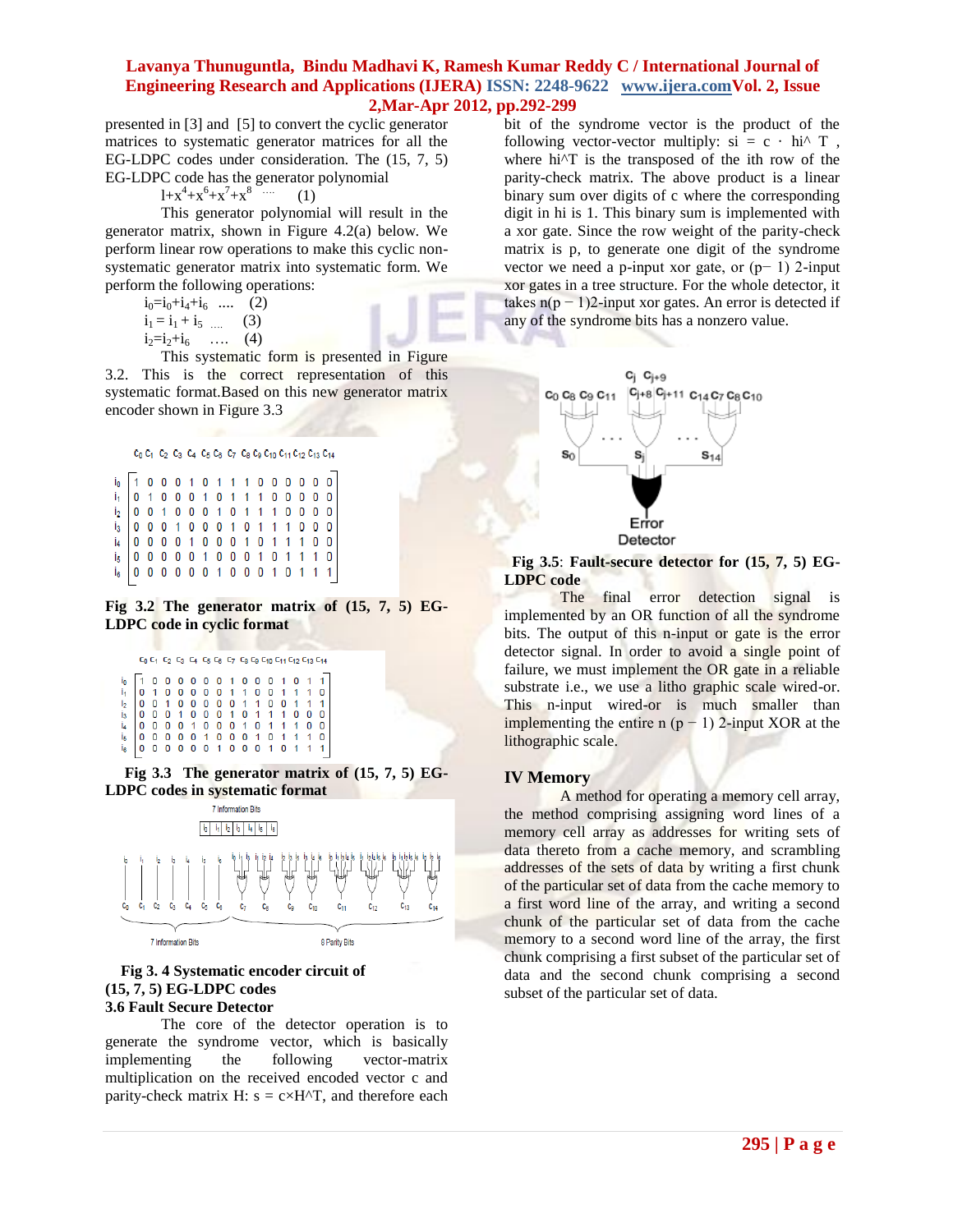| <b>Byte address</b> | <b>SRAM0</b> |                |
|---------------------|--------------|----------------|
| 0x00000             | Array A      | Algorithm read |
| $0x03$ FFF          |              |                |
| 0x04000             | Array B      |                |
| 0x07FFF             |              |                |
| 0x08000             | Array C      |                |
| 0x0BFFF             |              |                |
|                     |              |                |

# **Fig 4.1**: **Memory block diagram 4.4.1 Nano-Memory Architecture Model:**

Here Nano-Memory and *NanoPLA*  architectures to implement the memory core and the supporting logic, respectively. Nano-Memory and Nano PLA are based on nanowire crossbars. The Nano-Memory number of cycles and, during this period, each memory bit can be upset by a transient fault with certain probability. Therefore, transient errors accumulate in the memory words over time. In order to avoid accumulation of too many errors in any memory word that surpasses the code correction capability, the system must perform memory scrubbing. Memory scrubbing is the process of periodically reading memory words from the memory, correcting any potential errors, and writing them back into the memory. Architecture developed in can achieve greater than  $10^{11}$  b/cm<sup>2</sup> density even after including the lithographic-scale address wires and defects.

This design uses a nanowire crossbar to store memory bits and a limited number of lithographic scale wires for address and control lines. Fig. 3 shows a schematic overview of this memory structure. The fine crossbar shown in the centre of the picture stores one memory bit in each crossbar junction. To be able to write the value of each bit into a junction, the two nanowires crossing that junction must be uniquely selected and an adequate voltage must be applied to them. The nanowires can be uniquely selected through the two address decoders located on the two sides of the memory core.



# **4.1 Corrector**

One-step majority-logic correction is a fast and relatively compact error-correcting technique. There is a limited class of ECCs that are one-stepmajority correctable which include type-I twodimensional EG-LDPC.

#### **4.2 One-Step Majority-Logic Corrector:**

One-step majority logic correction is the procedure that identifies the correct value of a each bit in the codeword directly from the received codeword; this is in contrast to the general messagepassing error correction strategy which may demand multiple iterations of error diagnosis and trial correction. Avoiding iteration makes the correction latency both small and deterministic. This technique can be implemented serially to provide a compact implementation or in parallel to minimize correction latency.

This method consists of two parts: 1) generating a specific set of linear sums of the received vector bits and 2) finding the majority value of the computed linear sums. The majority value indicates the correctness of the code-bit under consideration; if the majority value is 1, the bit is inverted, otherwise it is kept unchanged. The circuit implementing a serial one-step majority logic corrector for  $(15, 7, 5)$  EG-LDPC code is shown in Fig.4.3.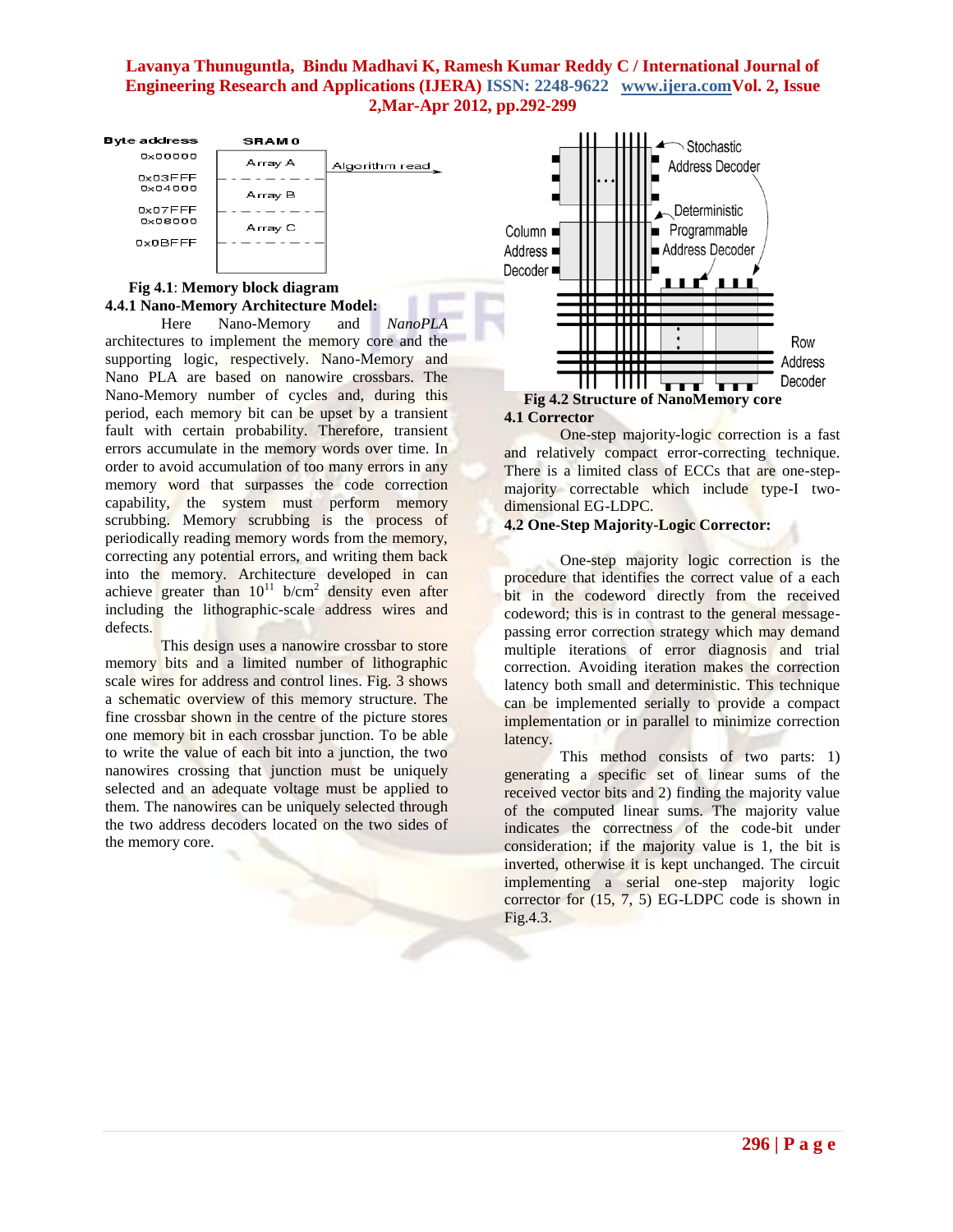

**Fig 4.3 Serial one-step majority logic corrector structure to correct last bit (bit 14th) of 15-bit (15, 7, 5) EG-LDPC code.**

#### **V Circuit Implementation**

Here majority circuit implementation gate use Sorting Networks the majority gate has application in many other error-correcting codes, and this compact implementation can improve many other applications. We use binary Sorting Networks to do the sort operation of the second step efficiently. An -input sorting network is the Structure that sorts a set of n bits, using 2-bit sorter building blocks. Fig.5.1 shows a 4-input sorting network. Each of the vertical lines represents one comparator which compares two bits and assigns the larger one to the top output and the smaller one to the bottom [see Fig.5.1 (b)]. The fourinput sorting network, has five comparator blocks, where each block consists of two two-input gates; overall the four-input sorting network consists of ten two-input gates in total.



**5.1 Four-input sorting network; (a) each vertical line shows a one-input comparator. (b) One comparator structure**

#### **5.1 Serial Corrector:**

As mentioned earlier, the same one-step majority-logic corrector can be used to correct all the n bits of the received codeword of a cyclic code. To correct each code-bit, the received encoded vector is cyclic shifted and fed into to the XOR gates as shown in Fig 4.5.1. The serial majority corrector takes cycles to correct an erroneous codeword. If the fault rate is low, the corrector block is used infrequently; since the common case is error-free codewords, the latency of the corrector will not have a severe impact on the average memory read latency. The serial corrector must be placed off the normal memory read path.The

memory words retrieved from the memory unit are checked by detector unit. If the detector detects an error, the memory word is sent to the corrector unit to be corrected, which has the latency of the detector plus the round latency of the corrector.



**Fig 5.2 Partial system overview with serial corrector**

#### **5.2 Parallel Corrector:**

For high error rates, the corrector is used more frequently and its latency can impact the system performance. Therefore we can implement a parallel one-step majority corrector which is essentially copies of the single one-step majority-logic corrector. All the memory words are pipelined through the parallel corrector. This way the corrected memory words are generated every cycle. The detector in the parallel case monitors the operation of the corrector, if the output of the corrector is erroneous; the detector signals the corrector to repeat the operation. Note that faults detected in a nominally corrected memory word arise solely from faults in the detector and corrector circuitry and not from faults in the memory word. Since detector and corrector circuitry are relatively small compared to the memory system, the failure rate of these units is relatively low.

However, when the detector observers an error, the memory word must pass through the corrector to be corrected. The total number of cycles that will be lost is equal to the latency of the corrector and the detector for our serial corrector design, the main latency is due to the corrector. For larger codes, where the serialized corrector can take a long time, multiple copies of the corrector can be used to reduce the throughput loss. Longer scrubbing intervals increase the number of errors accumulated in the memory and therefore more retrieved memory words have to go through the correction operation.

#### **5.3 FPGA:**

A Field-programmable Gate Array (FPGA) is an [integrated circuit](http://en.wikipedia.org/wiki/Integrated_circuit) designed to be configured by the customer or designer after manufacturing—hence ["field-programmable"](http://en.wikipedia.org/wiki/Field-programmable).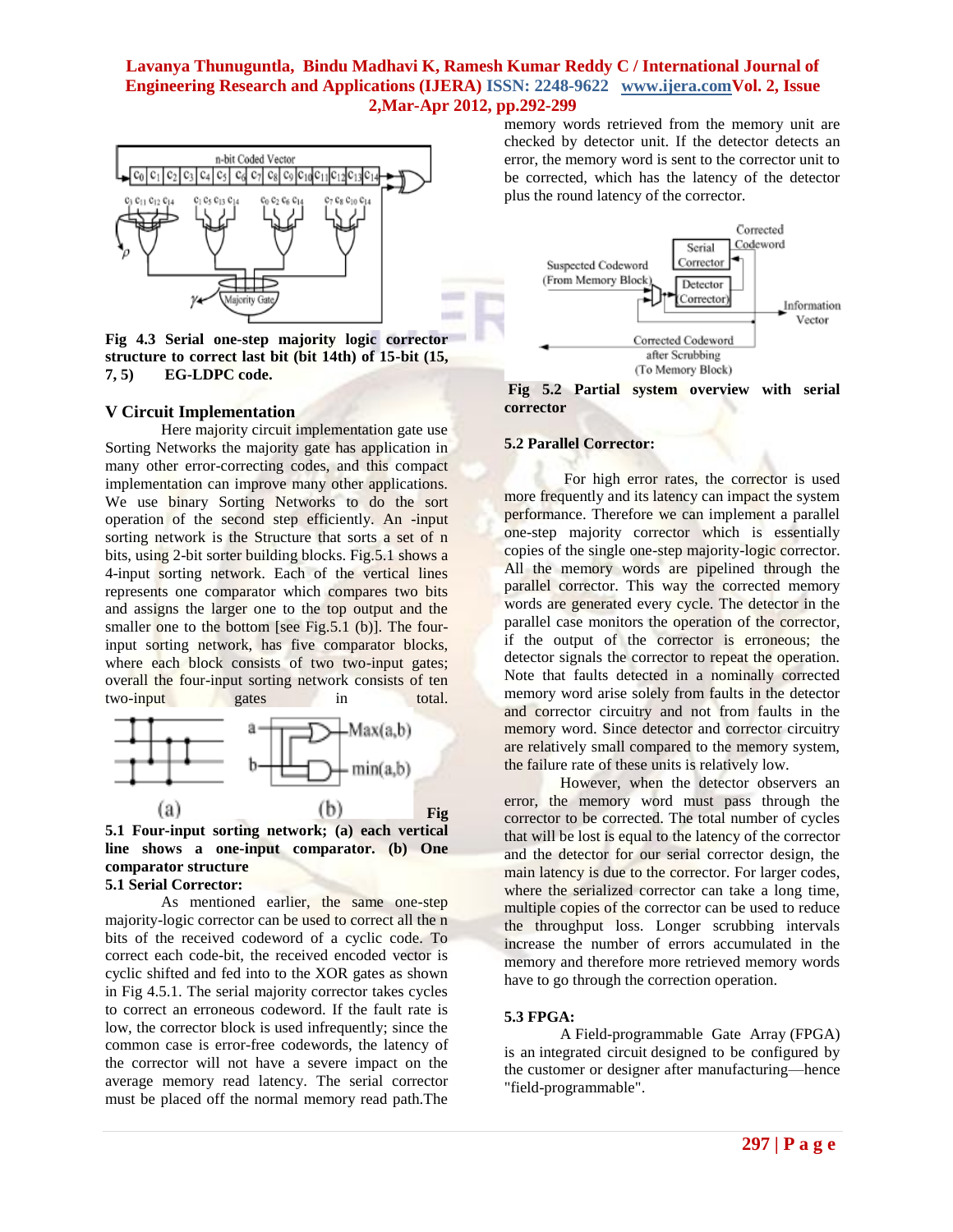The FPGA configuration is generally specified using a [hardware description](http://en.wikipedia.org/wiki/Hardware_description_language)  [language](http://en.wikipedia.org/wiki/Hardware_description_language) (HDL), similar to that used for an [application-specific integrated circuit](http://en.wikipedia.org/wiki/Application-specific_integrated_circuit) (ASIC). FPGAs can be used to implement any logical function that an ASIC could perform. The ability to update the functionality after shipping is the [partial re](http://en.wikipedia.org/wiki/Partial_re-configuration)[configuration](http://en.wikipedia.org/wiki/Partial_re-configuration) of the portion of the design and the low non-recurring engineering costs relative to an ASIC design, offer advantages for many applications. ä



#### **Fig 5.3 Common FPGA Architecture**

The Spartan®-3E family of Field-Programmable Gate Arrays (FPGAs) is specifically designed to meet the needs of high volume, costsensitive consumer electronic applications. The fivemember family offers densities ranging from 100,000 to 1.6 million system gates.

These Spartan-3E FPGA enhancements, combined with advanced 90 nm process technology, deliver more functionality and bandwidth per dollar than was previously possible, setting new standards in the programmable logic industry.

## **VI Theoretical Calculations**

After successfully compiling an FPGA design using the Xilinx development software, the design can be downloaded using the iMPACT programming software and the USB cable.

The information bits are fed into the encoder to encode the information vector, and the fault secure detector of the encoder verifies the validity of the encoded vector.7-bit information vector is applied to encoder module as shown below:

Input message vector =  $i_0$   $i_1$   $i_2$   $i_3$   $i_4$   $i_5$   $i_6$  $= 000 0010$ 

The encoded vector consists of information bits followed by parity bits.

 $Codeword = [C_0 C_1 ... C_{14}]$  $C = [I : P];$  $I = Message Part;$ P = Parity Part; P =  $[P_0, P_1, P_2, P_3, P_4, P_5, P_6, P_7]$  $P_0= i_0$  xor  $i_1$  xor  $i_3 =0+0+0=0$ ;  $P_1 = i_1$  xor  $i_2$  xor  $i_4 = 0 + 0 + 0 = 0$ ;  $P_2 = i_2$  xor  $i_3$  xor  $i_5 = 0 + 0 + 1 = 1$ ;  $P_3 = i_3$  xor  $i_4$  xor  $i_6 = 0 + 0 + 0 = 0$ ;  $P_4$ = i<sub>0</sub> xor i<sub>1</sub> xor i<sub>3</sub> xor i<sub>4</sub> xor i<sub>5</sub> = 0 +0+0+0+1 = 1;  $P_5 = i_1$  xor  $i_2$  xor  $i_4$  xor  $i_5$  xor  $i_6 = 0+0+0+1+0 = 1$ ;  $P_6 = i_0$  xor  $i_1$  xor  $i_2$  xor  $i_5$  xor

 $\overline{i_{6}} = 0+0+0+1+0=1$ ;

$$
u_6 = 0 + 0 + 0 + 1 + 0 = 1,
$$
  
0  $u_6 = 0$ 

 $P_7= i_0$  xor  $i_2$  xor  $i_6 = 0 +0+0 = 0$ ;

Code word = (000 0010 0010 1110)

The checking or detecting operation is the following vector-matrix multiplication

 $S = C \times H^{T}$ 

Syndrome vector is zero if c is a valid codeword and non-zero if c is an erroneous codeword.

$$
= \begin{bmatrix} 0 & 0 & 0 & 0 & 0 & 0 & 0 & 0 & 0 & 1 & 1 & 1 & 0 \\ 0 & 0 & 0 & 0 & 0 & 0 & 0 & 0 & 0 & 1 & 1 & 1 & 0 \\ 0 & 0 & 0 & 0 & 0 & 0 & 0 & 0 & 1 & 1 & 1 & 0 \end{bmatrix}
$$

#### $S = 0000 0000$

Hence received codeword is valid code word. Original Codeword = (000 0010 0010 1110)

- For  $1^{\text{st}}$  cycle, Error Codeword = (000 0011 0010 1111),
- $\bullet$  1<sup>st</sup> xor gate inputs: 0111, Output: 1
- $2<sup>nd</sup>$  xor gate inputs: 0111, Output: 1
- $\bullet$   $3^{rd}$  xor gate inputs: 0011, Output:0
- $\bullet$  4<sup>th</sup> xor gate inputs: 0001, Output: 1

Majority gate inputs are: 1101, for this condition majority gate output  $= 1$ 

Majority gate value  $= 1$  then invert the bit present in  $14<sup>th</sup>$  position

Majority gate value  $= 0$  then bit position is unchanged. After 15 th cycle, Codeword: (000 0010 0010 1110) i.e. Correct Codeword.

## **VII Conclusion**

In this paper, fault-tolerant memory system is presented and it is capable of tolerating errors not only in the memory bits but also in the supporting logic including the ECC encoder and corrector using Euclidean Geometry low density parity check (EG-LDPC) codes. These codes have the fault-secure detector capability (FSD). Using these FSDs, a faulttolerant encoder and corrector is designed, where the fault-secure detector monitors their operation. An unified approach is presented to tolerate permanent defects and transient faults. This unified approach reduces the area overhead. Without this technique to tolerate errors in the ECC logic, reliable encoders and decoders are required.

#### **References**

[1] M. Forshaw, R. Stadler, D. Crawley, and K. Nikolic', "A short review of nanoelectronic